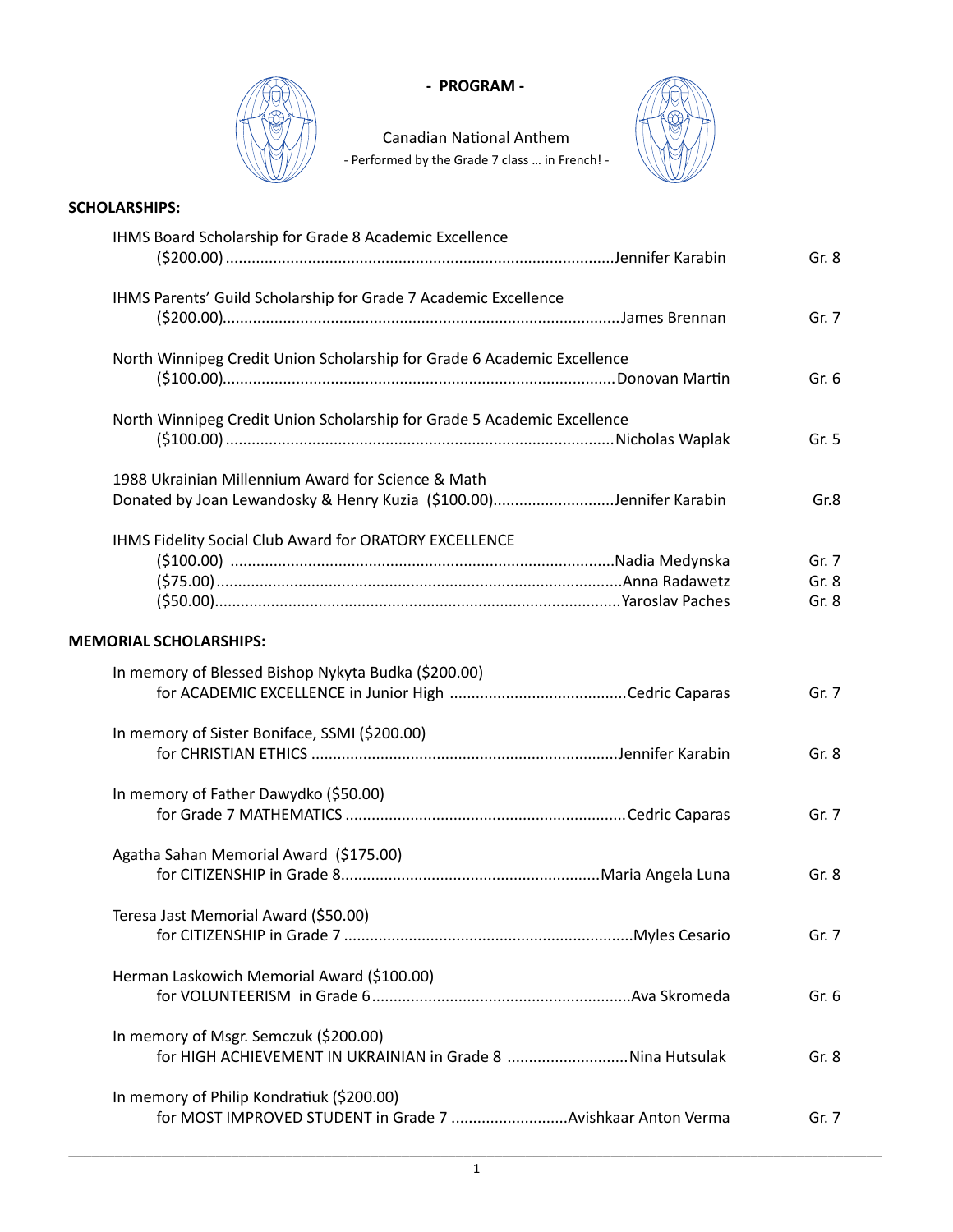#### **MEMORIAL SCHOLARSHIPS** continued:

| In memory of George Kondryshyn (\$50.00) for students who:<br>i) use Ukrainian a great deal; ii) are fluent readers in Ukrainian; iii) are progressing well:<br>Yaroslav PachesGr. 8<br>Arsen Yamborko Gr. 7 | Adrian ZablotskiGr. 6 |  |
|--------------------------------------------------------------------------------------------------------------------------------------------------------------------------------------------------------------|-----------------------|--|

In memory of Antonia Kotowich - family in need (concealed)

## **OTHER SCHOLARSHIPS:**

| For students with high academic average and who are continuing in Catholic education. |                      |  |
|---------------------------------------------------------------------------------------|----------------------|--|
|                                                                                       |                      |  |
| UCWL Branch of Sts. Peter & Paul (\$100.00)Eldrec AbantoGr. 8                         |                      |  |
| IHMS 'Ukrainian / Catholic / Community' Scholarship (\$100.00 each)                   |                      |  |
|                                                                                       | Yelena RomaniukGr. 8 |  |
|                                                                                       |                      |  |
|                                                                                       | Nina HutsulakGr. 8   |  |

## **CHRISTIAN ETHICS**:

"The Divine Liturgy - A Prayer Book for Young People?" Christian book for youth donated by the Basilian Fathers at St. Nicholas Church and an IHMS medallion, given to the following students in grades 5-8:

| Jennifer KarabinGr. 8 |  |
|-----------------------|--|
| James Brennan Gr. 7   |  |

# **COOPERATION AWARD:**

| Sister Chrysantha's Bursary Fund (\$200.00 per grade) |                          |  |
|-------------------------------------------------------|--------------------------|--|
| Eldrec Abanto Gr. 8                                   | Jessica KazmierczakGr. 6 |  |
| Anna RadawetzGr. 8                                    | Nikita Khurana Gr. 6     |  |
|                                                       | Jasmine DayritGr. 5      |  |
| Komalpreet Brar Gr. 7                                 | Jeremy DumauaGr. 5       |  |

#### **STUDENT COUNCIL AWARD:**

|                                        | Donated by the Adamov family in honour of Stephania Hryniuk (\$50.00 gift certificate each) |
|----------------------------------------|---------------------------------------------------------------------------------------------|
| Student Council President's Book Award | Nina HutsulakGr. 8                                                                          |
| Student Council Award - Vice President | Nadia MedynskaGr. 7                                                                         |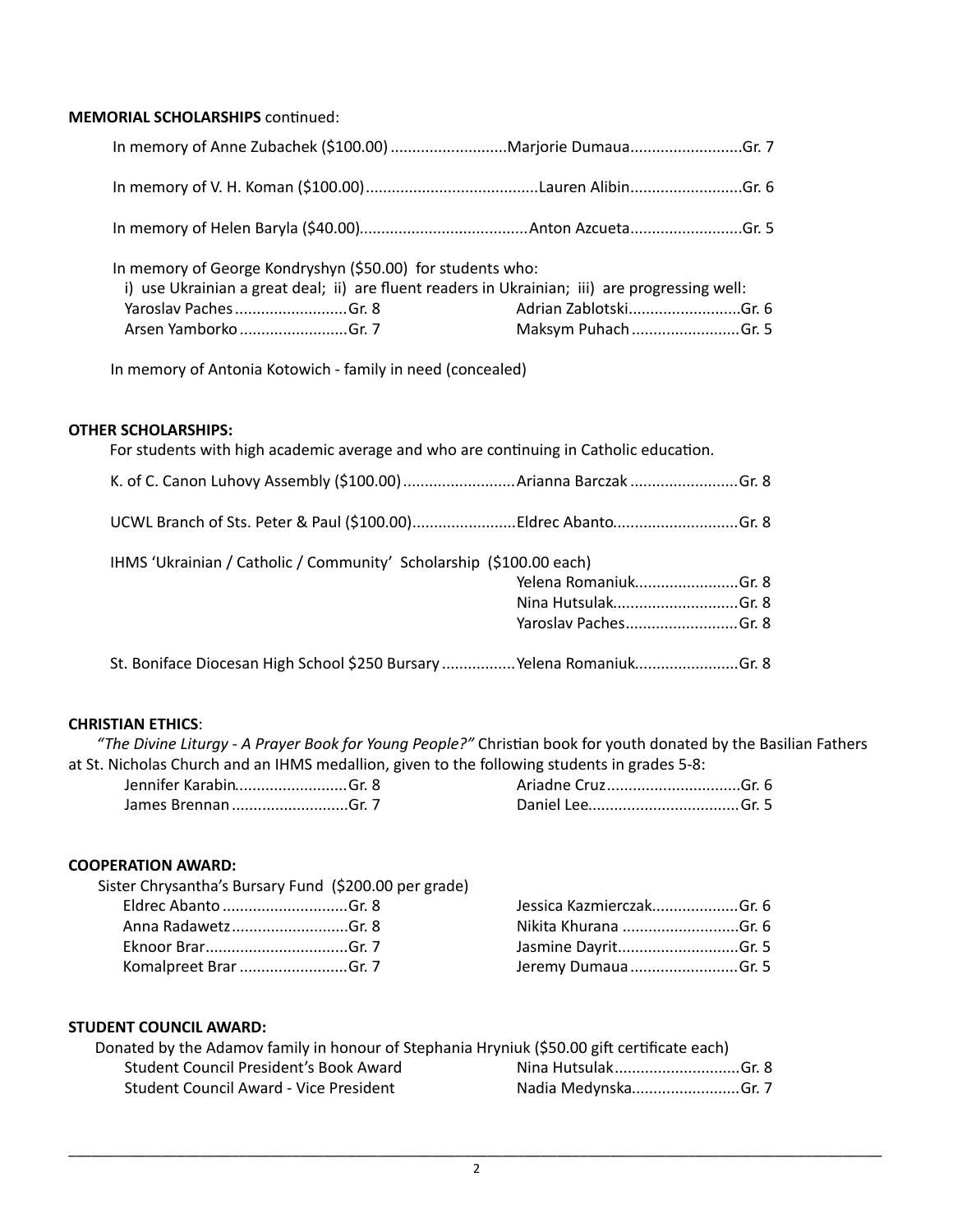| <b>EXTRA EFFORT &amp; PERSEVERANCE:</b>                                                                                                            |                         |
|----------------------------------------------------------------------------------------------------------------------------------------------------|-------------------------|
| Rachel SturgessGr. 8                                                                                                                               | Kateland Amoyo Gr. 7    |
|                                                                                                                                                    |                         |
| <b>CREATIVE WRITING:</b>                                                                                                                           |                         |
| Donated by Kathryn Kuzyk, Natasha Kuzyk and Family (\$50.00 each)                                                                                  |                         |
| Anna VolotovskaGr. 8                                                                                                                               |                         |
| Marjorie DumauaGr. 7                                                                                                                               | Jeremy Dumaua Gr. 5     |
| <b>DEBATE AWARD:</b>                                                                                                                               |                         |
| Donated by Bio-Static Systems Ltd. (\$100.00)                                                                                                      |                         |
|                                                                                                                                                    | Thomas Tutor Gr. 8      |
| <b>UKRAINIAN:</b>                                                                                                                                  |                         |
| <b>HIGHEST AVERAGE IN GRADES 5-8</b>                                                                                                               |                         |
| \$250.00 - Donated by Ukrainian Catholic Brotherhood of Canada for highest average in Ukrainian for grades 5 - 8<br>in memory of Msgr. S. Semczuk. |                         |
|                                                                                                                                                    | Alexander Paches Gr. 6  |
| <b>HIGH ACHIEVEMENT</b>                                                                                                                            |                         |
| \$400.00 - Donated by Basilian Fathers at St. Nicholas Church (\$100.00 to each grade):                                                            |                         |
| Mark DudychGr. 8                                                                                                                                   | Alexander Paches Gr. 6  |
| James Brennan Gr. 7                                                                                                                                | Natalia Zakrevsky Gr. 5 |
| PROGRESSED WELL                                                                                                                                    |                         |
| \$1000.00 - Donated by UCWL of Canada, Manitoba Executive, distributed among recipients who have progressed                                        |                         |
| well in Ukrainian.                                                                                                                                 |                         |
| Arianna BarczakGr. 8                                                                                                                               | Alyssa DudychGr. 6      |
| Jennifer KarabinGr. 8                                                                                                                              |                         |
| Janelle Kubara Gr. 8                                                                                                                               | Donovan Martin Gr. 6    |
| Anna Radawetz Gr. 8                                                                                                                                | Chantel MisiakGr. 6     |
| Adriana Sawczuk Gr. 8                                                                                                                              | Anna Mykytyn Gr. 6      |
| Georgette Aldam Gr. 7                                                                                                                              | Anton Azcueta Gr. 5     |
| Ashlynn Argo Gr. 7                                                                                                                                 | Jasmine Dayrit Gr. 5    |
| Marjorie DumauaGr. 7                                                                                                                               | Stefan Demkowicz Gr. 5  |
| Nadia MedynskaGr. 7                                                                                                                                | Daniel TokariwskiGr. 5  |
|                                                                                                                                                    | Nicholas Waplak Gr. 5   |
| UKRAINIAN PENMANSHIP - Donated by Dr. and Mrs. B. Bilash                                                                                           |                         |
| Awarded for neat, tidy, Ukrainian penmanship in Grade 7.                                                                                           |                         |
|                                                                                                                                                    | Kateland AmoyoGr. 7     |
| UKRAINIAN CULTURAL AWARD                                                                                                                           |                         |
| Donated by Ukrainian Catholic Brotherhood of Canada (\$50.00 each)                                                                                 |                         |
| Serhiy Swinton Gr. 7                                                                                                                               |                         |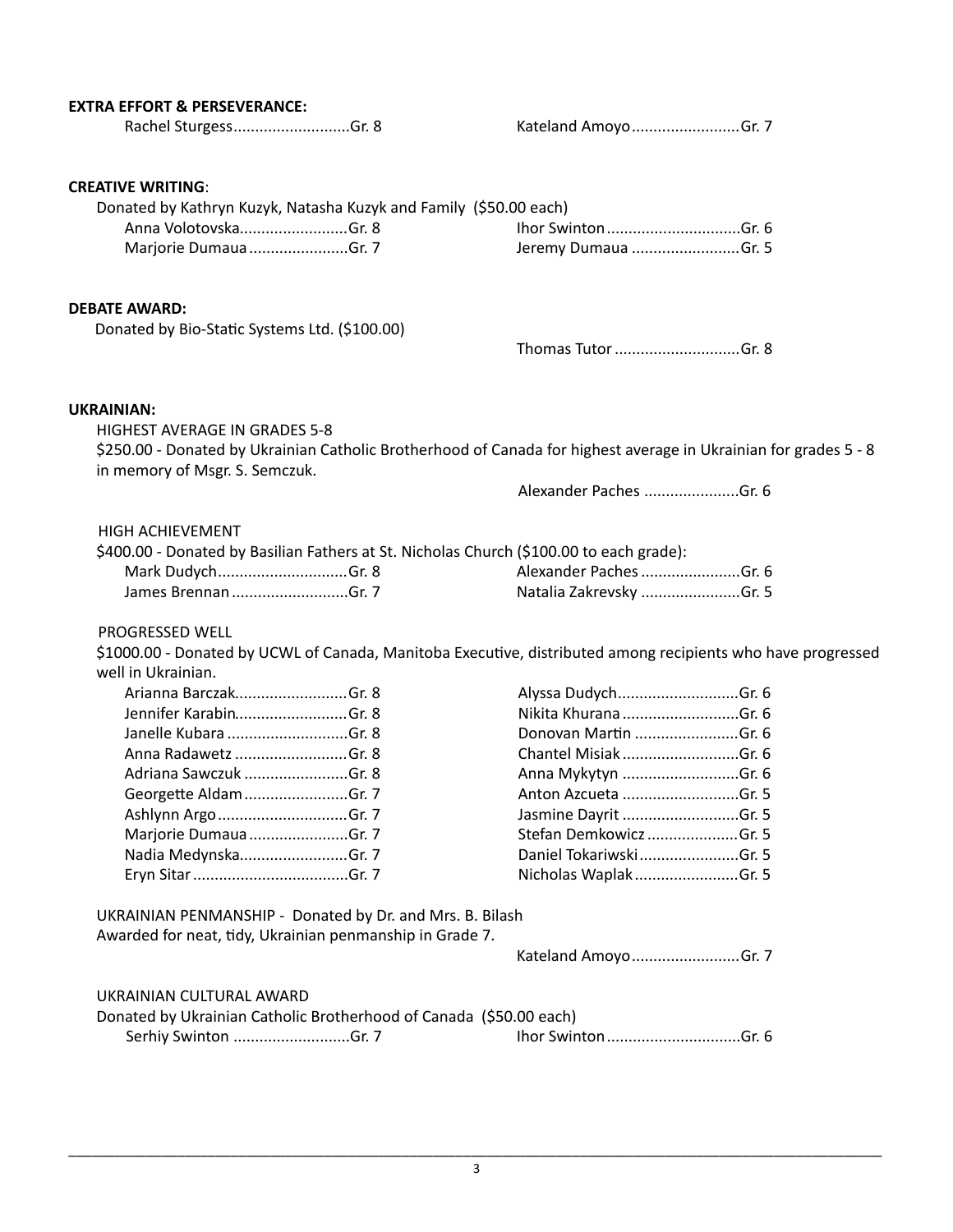# **FRENCH:**  HIGHEST AVERAGE Eldrec Abanto Gr. 8 Chantel Misiak ............................. Gr. 6 ........................... James Brennan Gr. 7 Mikaela Valenciano ........................... Gr. 5 .................... MOST IMPROVED IN FRENCH Marie An Therese Azcueta Gr. 8 Jade DeLeon Gr. 6 ......... ............................... Eknoor Brar Gr. 7 Bethelhem Teklezghi Gr. 5 ................................ .................. **MUSIC:** PERFORMING ARTS AWARD Sisters Servants of Mary Immaculate Performing Arts Award (\$200.00 ... \$67.00 each) Arianna Barczak ..............................Gr. 8 (1898) Adriana Sawczuk .................................. Anna Radawetz .................................Gr. 8 STRONG MUSICAL PERFORMANCE Paul Gulka and Chabluk Family Award (\$50 each) Nina Hutsulak Gr. 8 Daniel Tokariwski Gr. 5 ............................. ....................... OVERALL PARTICIPATION Trophy donated by Mr. & Mrs. Nick Ladyka. Jennifer Karabin................................Gr. 8 MOST VALUABLE PLAYER Trophy donated by Daria Bilash Janelle Kubara Gr. 8 ............................ INDIVIDUAL GRADE AWARDS Eldrec Abanto Gr. 8 Donovan Mar(n Gr. 6 ............................. ......................... Yaroslav Paches Gr. 8 Alexander Paches .......................... Gr. 6 ....................... Ashlynn Argo Gr. 7 Anton Azcueta .............................. Gr. 5 ............................ James Brennan ............................Gr. 7 **Nicholas Waplak .........................**.Gr. 5 **ATHLETICS:**  ATHLETES OF THE YEAR In memory of Mary Koreska (\$50.00 each) Jennifer Karabin Gr. 8 Eric Loewen .......................... Gr. 8 ............................... MOST IMPROVED IN ATHLETICS Komalpreet Brar Gr. 7 Yaroslav Paches ......................... .......................... Gr. 8 SPORTSMANSHIP AWARD Trophy donated by the Eschuk Family James Lee Gr. 8 .................................. INDIVIDUAL GRADE AWARDS Arianna Barczak Gr. 8 Jade DeLeon .......................... Gr. 6 .............................. Danylo Solar Gr. 7 Nicholas Waplak ............................... Gr. 5 ........................

#### SPECIAL PRESENTATION IN MEMORY OF ALEX KOZAK

Mr. Edward Swiecicki, Knights of Columbus Holy Eucharist Council #11330 and Mrs. Elsie Kozak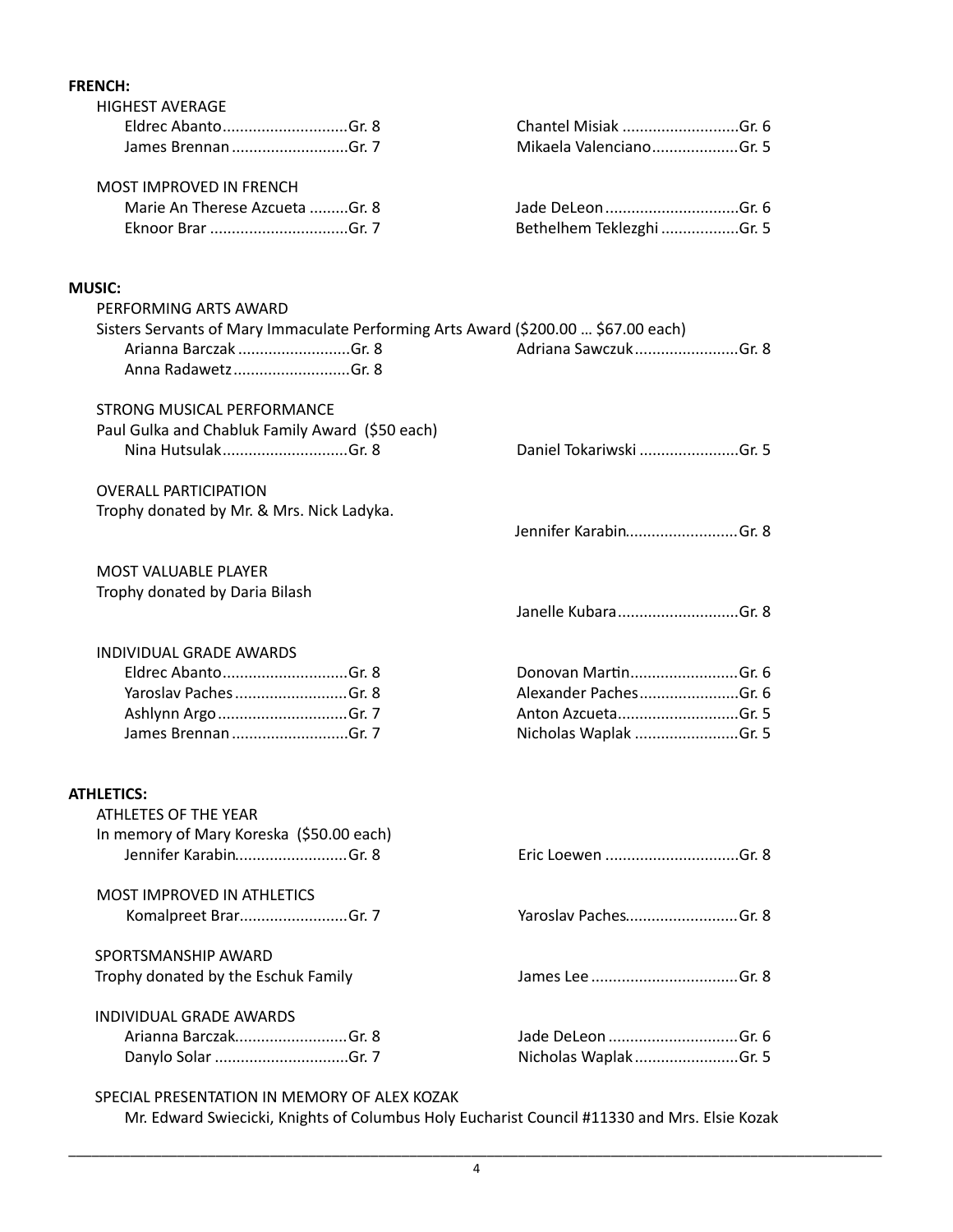## **SUPER NINERS:** (9 years at IHMS)

| Eldrec Abanto    |  |  |
|------------------|--|--|
| Arianna Barczak  |  |  |
| Mark Dudych      |  |  |
| Nina Hutsulak    |  |  |
| Jennifer Karabin |  |  |

Janelle Kubara James Lee Eric Loewen Victoria Ochrymowicz Matthew Pimentel

Anna Radawetz Yelena Romaniuk Adriana Sawczuk Jenna Tokariwski Anna Volotovska

#### **MOST IMPROVED STUDENTS:**

| Rachel SturgessGr. 8  |  |
|-----------------------|--|
| Jenna TokariwskiGr. 8 |  |
| Kelby ArndtGr. 7      |  |
| Biniam TeklezghiGr. 7 |  |

| Arjun Sharma Gr. 6        |  |
|---------------------------|--|
|                           |  |
| Bethelhem Teklezghi Gr. 5 |  |

**HONOUR ROLL** - Students with an average of 85% and over:

#### **GRADE 8**

Eldrec Abanto Arianna Barczak Armaan Dhaliwal Mark Dudych Nina Hutsulak Jennifer Karabin Janelle Kubara James Lee Eric Loewen Maria Angela Luna Victoria Ochrymowicz Yaroslav Paches 

#### **GRADE 7** Georgette Aldam

Kateland Amoyo Ashlynn Argo Eknoor Brar Komalpreet Brar James Brennan

## **GRADE 6**

Lauren Alibin Brooke Buchan Mykel Caparas Ariadne Cruz Alyssa Dudych Martin Duplak

## **GRADE 5**

Anton Azcueta Charles Copp Jasmine Dayrit Jeremy Dumaua

Myles Cesario Anabel Copp Marjorie Dumaua Nadia Medynska 

Cedric Caparas 

Mansaanj Gill Jessica Kazmierczak Nikita Khurana Adam Kubara Donovan Martin Chantel Misiak

Daniel Lee Kristinah Parinas Bhavika Sandhu Daniel Tokariwski  Anna Radawetz Yelena Romaniuk Adriana Sawczuk Thomas Tutor Anna Volotovska

Cayleigh Raven Abby Shymko Eryn Sitar Avishkaar Anton Verma Arsen Yamborko

Anna Mykytyn Alexander Paches Eric Skakun William Skakun Ava Skromeda

Mikaela Valenciano Nicholas Waplak Natalia Zakrevsky